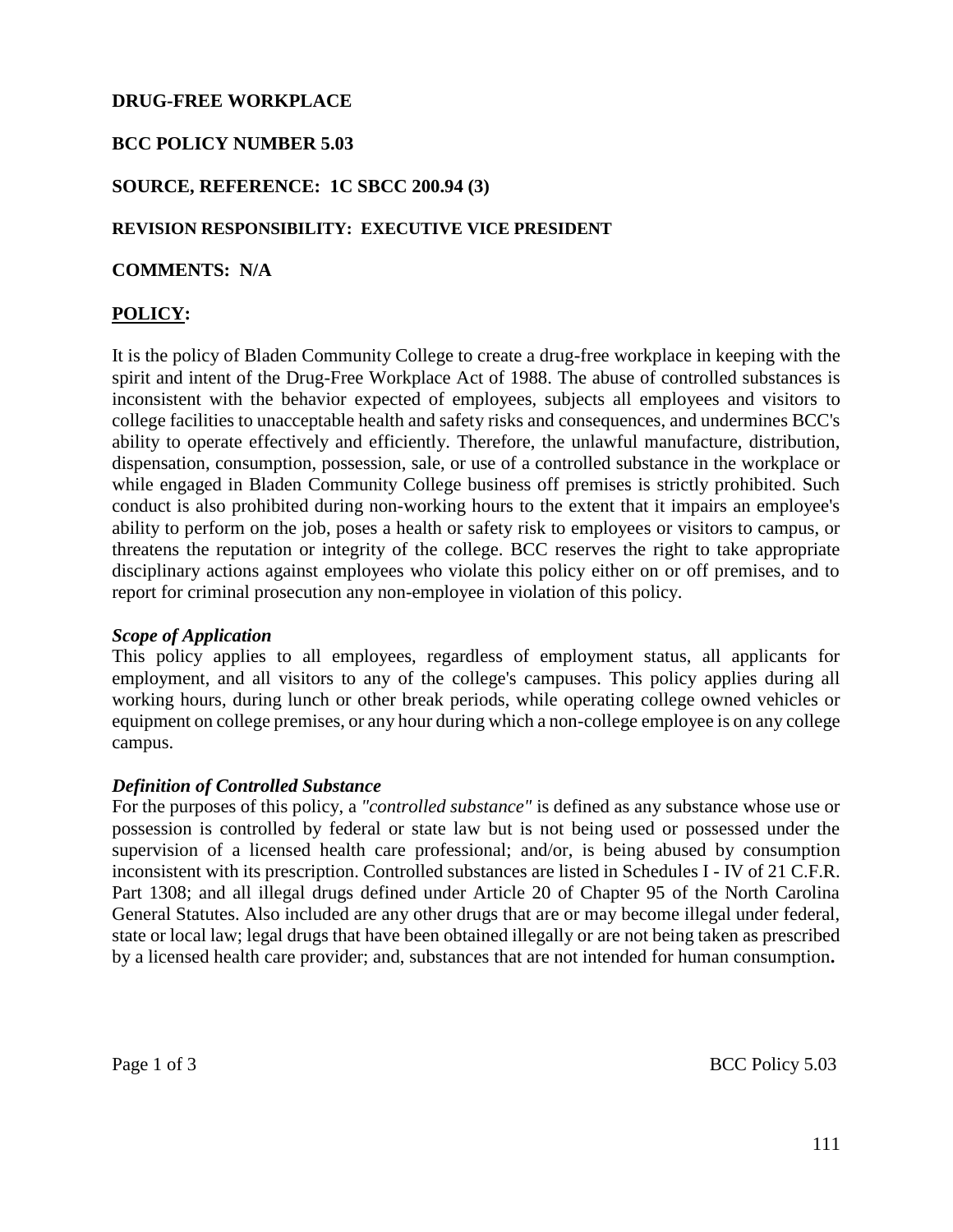# *Work Place Rules*

The following rules apply to and in the work place:

1. Whenever employees are working, are operating any college vehicle, are present on the college premises or are conducting college-related work offsite, they are prohibited from:

- a. Using, possessing, buying, selling, manufacturing or dispensing an illegal drug (to include possession of drug paraphernalia).
- b. Being under the influence of alcohol or an illegal drug as defined in this policy.
- c. Possessing or consuming alcohol.
- d. Distributing or selling prescription drugs.

2. The presence of any detectable amount of any illegal drug or illegal controlled substance in an employee's body system, while performing college business or while in a college facility, is prohibited.

3. Bladen Community College will also not allow employees to perform their duties while taking prescribed drugs that are adversely affecting their ability to safely and effectively perform their job duties. It is the employees' responsibility to use appropriate personnel procedures and options (sick leave, notifying supervisor, etc.) if any use of legally prescribed drugs or medications presents a safety risk to themselves or any other employee or student at the college. Employees taking a prescribed medication must carry it in the container labeled by a licensed pharmacist or be prepared to produce it if requested

4. Any illegal drug(s) or drug paraphernalia will be turned over to an appropriate law enforcement agency and may result in criminal prosecution.

## *Pre-Employment Testing*

All applicants for employment may be asked to pass a drug test before beginning work or receiving an offer of employment. Refusal to submit to testing will result in disqualification for the current job offer and for further employment consideration for a period of 6 months.

## *Facility Inspections*

The college reserves the right to inspect all portions of its premises for drugs, alcohol or other contraband. All employees, contract employees and visitors may be asked to cooperate in inspections of their persons, work areas and property that might conceal a drug, alcohol or other contraband. Employees who possess such contraband or refuse to cooperate in such inspections are subject to appropriate discipline, up to and including dismissal.

Page 2 of 3 BCC Policy 5.03